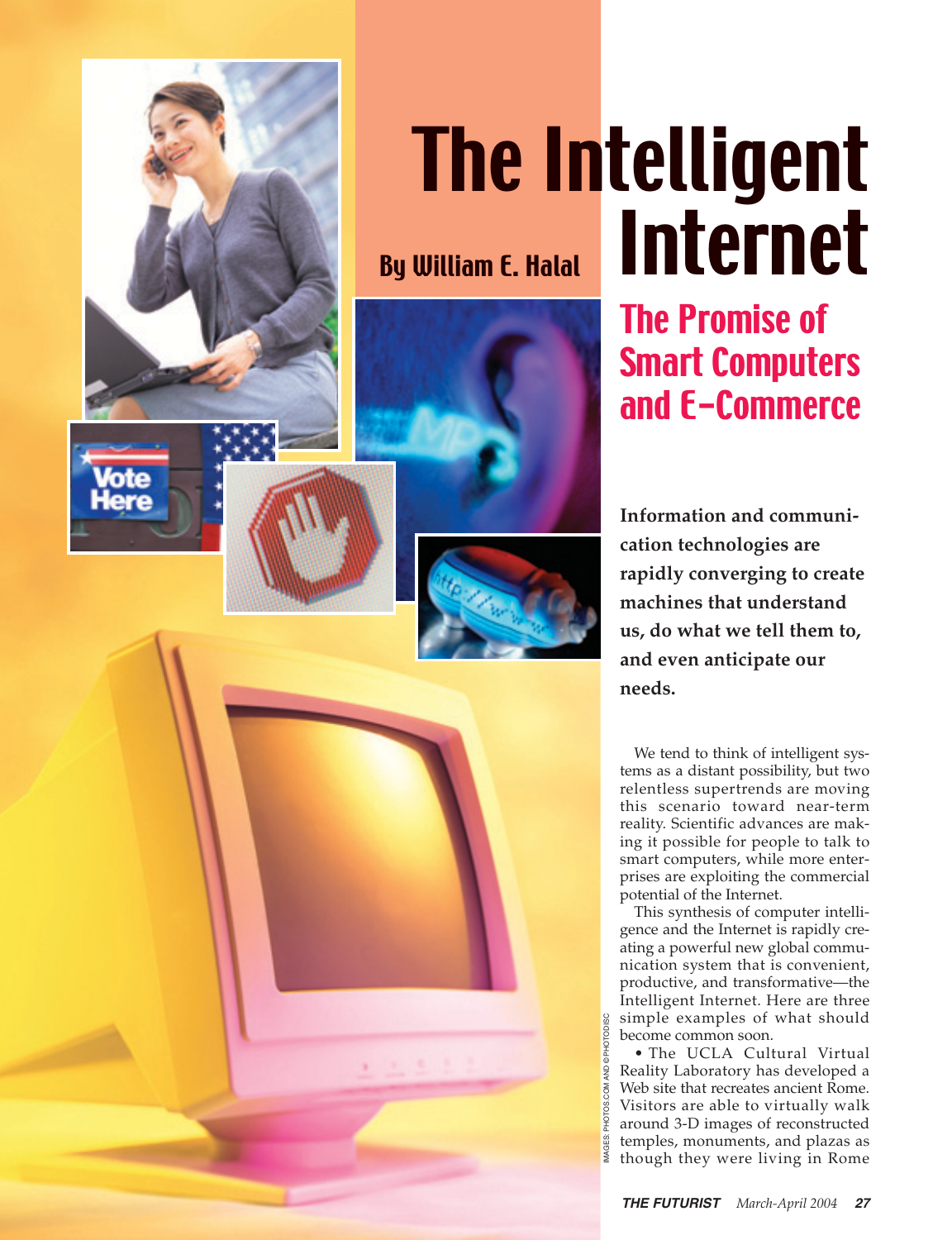MICROSOFT CORP. / PR NEWSWIRE PHOTO SERVICE

MICROSOFT CORP. / PR NEWSWIRE PHOTO SERVICE



**Wireless Webphones:** Mobile smart phones such as Microsoft's will find their way into more and more hands.



**Privacy and Security: People will feel safer about Web surfing.** 

# E-Commerce Technology



**Notes:** "Likely Year" is the most likely year that each e-commerce service is expected to reach its stated adoption level in industrialized nations. Adoption levels are defined as a percent of the total that is possible. For instance, *broadband* is defined as the percent of households, while *e-tailing* is the percent of retail sales. "Confidence Level" is the confidence experts place in their forecast of "Likely Year." "Market Size" is a relative measure of the economic market resulting from each e-commerce service, on a scale from a low of less than \$150 billion to a high of about \$550 billion. See www.TechCast.org; "Emerging Technologies," THE FUTURIST (November-Dececember 1997); and "The Top Ten Emerging Technologies," THE FUTURIST (July-August 2000).

ORIGINAL GRAPH CONSTRUCTION BY PAUL WILLIAMS, GWU GRADUATE ASSISTANT. DESIGNED FOR THE FUTURIST BY LISA MATHIAS.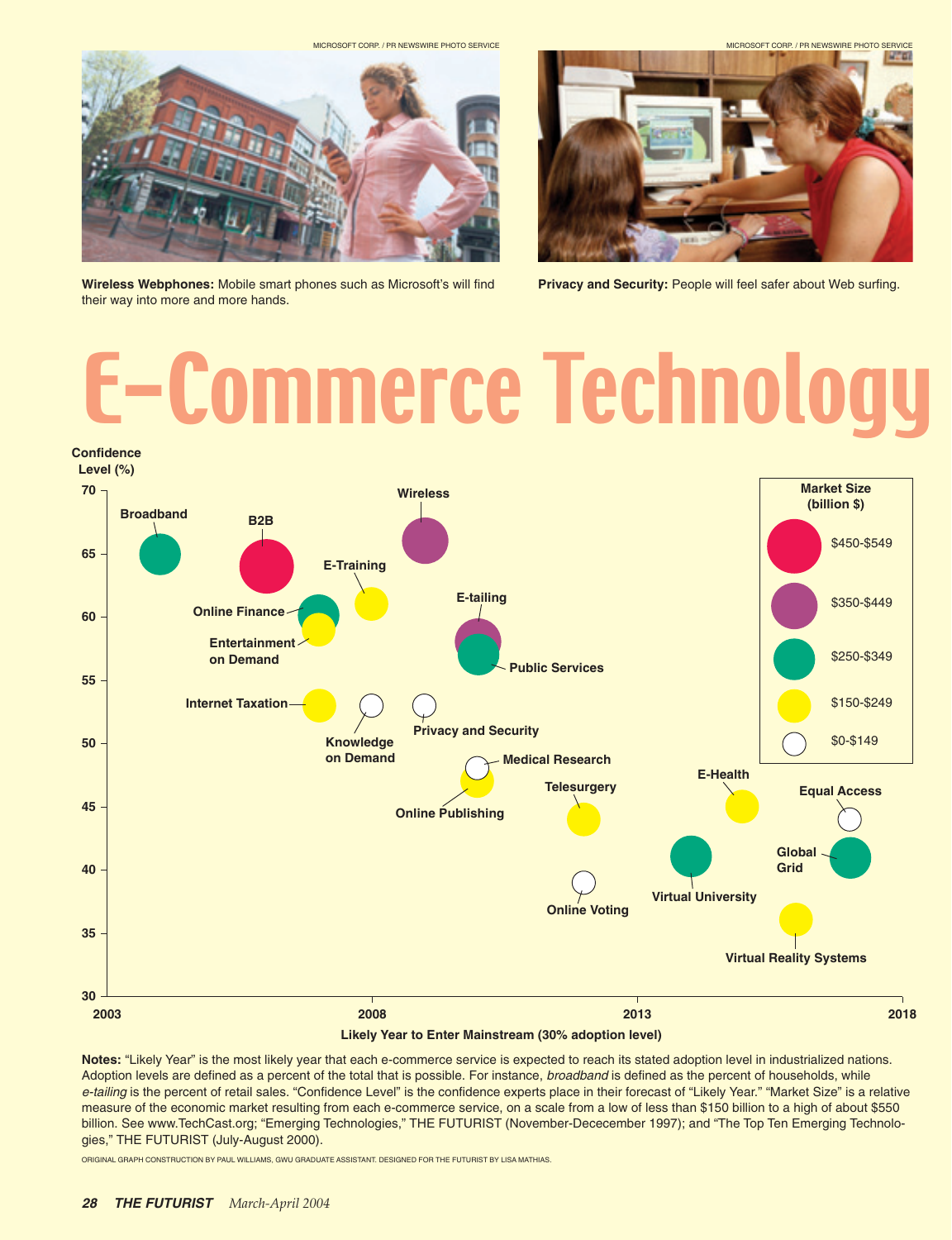MP3.COM / PR NEWSWIRE PHOTO SERVICE



**Entertainment on Demand:** MP3.com's digital music site is forerunner of entertainment services to come.

# Timeline

**Premier Service** PAGE TURNING LINKING **KAINAIEIN** 

REALREAD / PR NEWSWIRE PHOTO SERVICE

**Online Publishing:** RealRead offers online book, magazine, and catalog services.

**Broadband** High-speed channels (DSL, cable, Ethernet, and satellite) are used in 30% of homes: 2004.

**B2B** 30% of commercial transactions are conducted online: 2006.

**E-Health** Online systems are used 30% of the time to prescribe drugs, order lab tests, monitor patients, etc.: 2015.

**Entertainment on Demand** 30% of music, movies, games, and other entertainment is sold online: 2007.

**Equal Access** Most (90%) of underprivileged people have Internet access: 2017.

**E-tailing** 30% of goods and services are sold online: 2010.

**E-Training** Distance learning (Internet, video, e-mail) is the main method used in 30% of training programs: 2008.

**Global Grid** Half of the world population has access to PCs, Internet, etc.: 2017.

**Internet Taxation** Internet sales are taxed by major nations: 2007.

**Knowledge on Demand** Focused educational programs are used online to serve 30% of specific needs: 2008.

**Medical Research** 30% of clinical research is conducted using computerized systems: 2010.

**Online Finance** 30% of banking, investments, and other financial services are performed online: 2007.

**Online Publishing** 30% of newspapers, magazines, journals, and books are sold online: 2010.

**Online Voting** ATM-type machines or PCs on the Internet are used in 30% of elections: 2012.

**Privacy and Security** A majority of the public feels safe about the privacy and security of their information: 2009.

**Public Services** 30% of government services (auto registration, licenses, fees, etc.) are conducted online: 2010.

**Telesurgery** Surgical procedures are performed at remote locations: 2012.

**Virtual Reality Systems** are used by 30% of the public to experience exotic environments (Mars), entertainment (games, virtual sex), education, testing designs, etc.: 2016.

**Virtual University** Distance learning (Internet, video, e-mail) is the main method used in 30% of courses: 2014.

**Wireless** Web phones, handheld devices, etc., are used by 30% of the population for Internet, video, etc.: 2009.

### About the GW Forecast and TechCast

The George Washington University Forecast of Emerging Technologies (GW Forecast) is a research project initiated by William Halal, management professor, that has been in operation for a decade. In order to provide a source of funding to support this work, TechCast was formed two years ago as a limited liability corporation (LLC), with the goal of commercializing the results. Tech-Cast is jointly owned by Halal and the other officers of the project, by George Washington University, and by partner George Mason University. Tech-Cast intends to offer individuals and organizations access to the information on its new Web site, www.TechCast.org, on a subscription basis.

2,000 years ago. The head of UCLA's lab calls it "a kind of time machine."

• Amtrak has installed speech recognition software to replace the button-pressing menus that drive many people mad. Now you can talk to a virtual salesperson named Julie to get train schedules, make reservations, pay for tickets, and discuss problems. Customers are happier, and Amtrak is saving money.

• The Waldorf-Astoria Hotel in New York City leases out a five-byseven-foot videoconferencing system that allows guests to hold virtual meetings with other people at remote locations. Business people find it so useful that the system is always busy.

It may seem foolhardy to claim that the Internet will soon thrive again when economies around the globe struggle out of recession. After all, it was the unrealistic hype of endless growth we heard during the dot-com boom that caused today's economic pain. But forecasts conducted under the TechCast Project at George Washington University indicate that 20 commercial aspects of Internet use should reach 30% "take-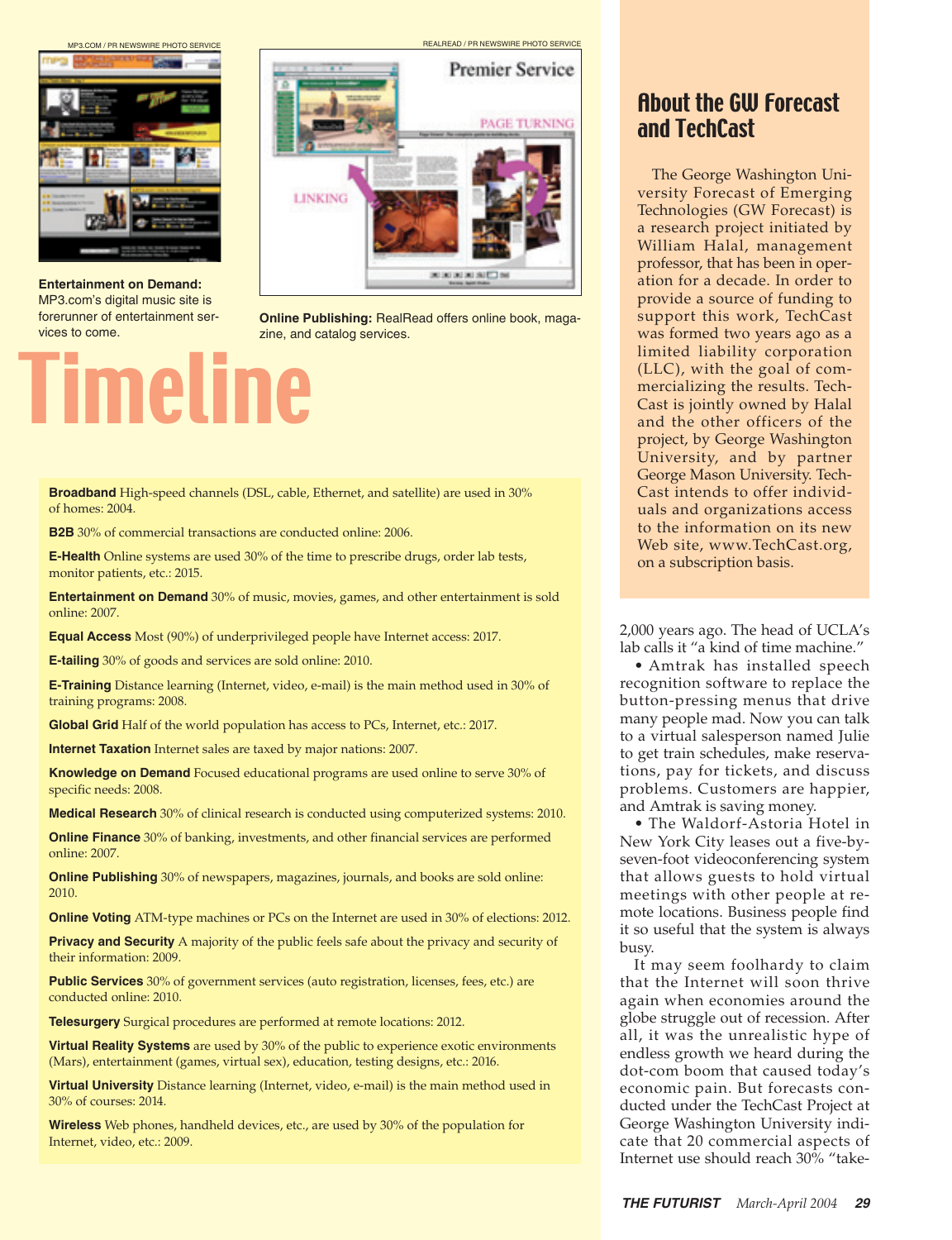## "We are poised at the cusp of another major technology transition, much as the 1980s brought the PC and the 1990s brought the Internet."

off" adoption levels during the second half of this decade to rejuvenate the economy. Meanwhile, the project's technology scanning finds that advances in speech recognition, artificial intelligence, powerful computers, virtual environments, and flat wall monitors are producing a "conversational" human–machine interface.

These powerful trends will drive the next generation of information technology into the mainstream by about 2010. Rather than forcing us to hunch over a keyboard, this Intelligent Internet should allow people everywhere to converse naturally and comfortably with life-sized, virtual people while shopping, working, learning, and conducting most social relationships.

### Economic Maturing Of the Internet

The TechCast system, formerly called The GW Forecast, is a database-driven Web site in which panels of experts provide online estimates to carefully researched questions. The estimates are pooled automatically to produce the best possible forecast of when each technology is likely to take off, the associated confidence level, and size of the potential market—in real time.

Results are presented in the E-Commerce Technology Timeline [see chart on page 28] for 20 applications of e-commerce. The expert panel convened for this study comprises 38 authorities from a variety of backgrounds, including CEOs of high-tech firms, technology officers, scientists and engineers, consultants, academics, and futurists. Not all experts respond to every question, so

the typical number of respondents averages 22. Delphi forecasts of this type are generally considered sound if they use a dozen or more experts, which makes these results fairly reliable.

These results portray a striking scenario in which the dominant forms of ecommerce—broadband, business-to-business (B2B), online finance, entertain-

ment-on-demand, wireless, e-training, knowledge-on-demand, electronic public services, online publishing, e-tailing—grow from their present 5%–20% adoption levels to 30% between 2004 and 2010. TechCast considers the 30% penetration level significant because this roughly marks the "take-off point" when technologies move from their early-adopter phase into the mainstream, where they permeate economic and social life. Andrew Grove, former CEO of Intel, told *Business Week* (May 5, 2003), "Everything we ever said about the Internet is happening now."

Many think the Internet is mainstream now, but that's only true for nonpaying use, such as surfing for free information. As of 2003, commercial operations involving monetary exchange were limited to about 23% for broadband, 10% for e-tailing, 12% for B2B, 10% for distance learning, and 5% for music. And these are the most popular Internet applications. Others hardly register in adoption levels at all.

TechCast's other results suggest that more-complex applications online voting, e-health, the virtual university, virtual reality, and the global grid—are likely to follow later. These forms of e-commerce lag because they involve more exotic and costly technology, difficult institutional changes, and new forms of consumer behavior. Making the virtual university a reality, for instance, requires professors to switch from traditional lectures to communication technologies that are poorly developed, college administrators to justify the economic feasibility of more expensive systems, and students to feel comfortable and trusting in a virtual setting. E-health demands a similar transformation among physicians, hospitals, and patients.

The remaining developments in our forecast—taxation, privacy and security, computerized research, telesurgery, and equal access should appear at varying times throughout the next two decades. These applications differ because they do not serve major new social needs but involve modifications of existing systems.

Interwoven through these advances in e-commerce are other trends leading to a new generation of intelligent systems expected to emerge during the same time period. The TechCast project calls it TeleLiving —a conversational human–machine interface that allows a more comfortable and convenient way to shop, work, educate, entertain, and conduct most other social relationships [see THE FUTURIST, January-February 2003]. The following are a few of the advances in speech recognition, artificial intelligence, powerful chips, virtual environments, and flat-screen wall monitors that are likely to produce this intelligent interface.

#### ■ **Reliable speech recognition should be common by 2010.**

• IBM has a Super Human Speech Recognition Program to greatly improve accuracy, and in the next decade Microsoft's program is expected to reduce the error rate of speech recognition, matching human capabilities.

• MIT is planning to demonstrate their Project Oxygen, which features a voice–machine interface. Project director Rodney Brooks says, "I wanted to bring the machine into our world, a machine that will look you in the eye, let you ask questions in casual English, and answer them the same way."

• Amtrak, Wells Fargo, Land's End, and many other organizations are replacing keypad-menu call centers with speech-recognition systems because they improve customer service and recover investment in a year or two. Analysts think most companies will make the conversion soon.

• Internet search engines such as Google and Yahoo operate voice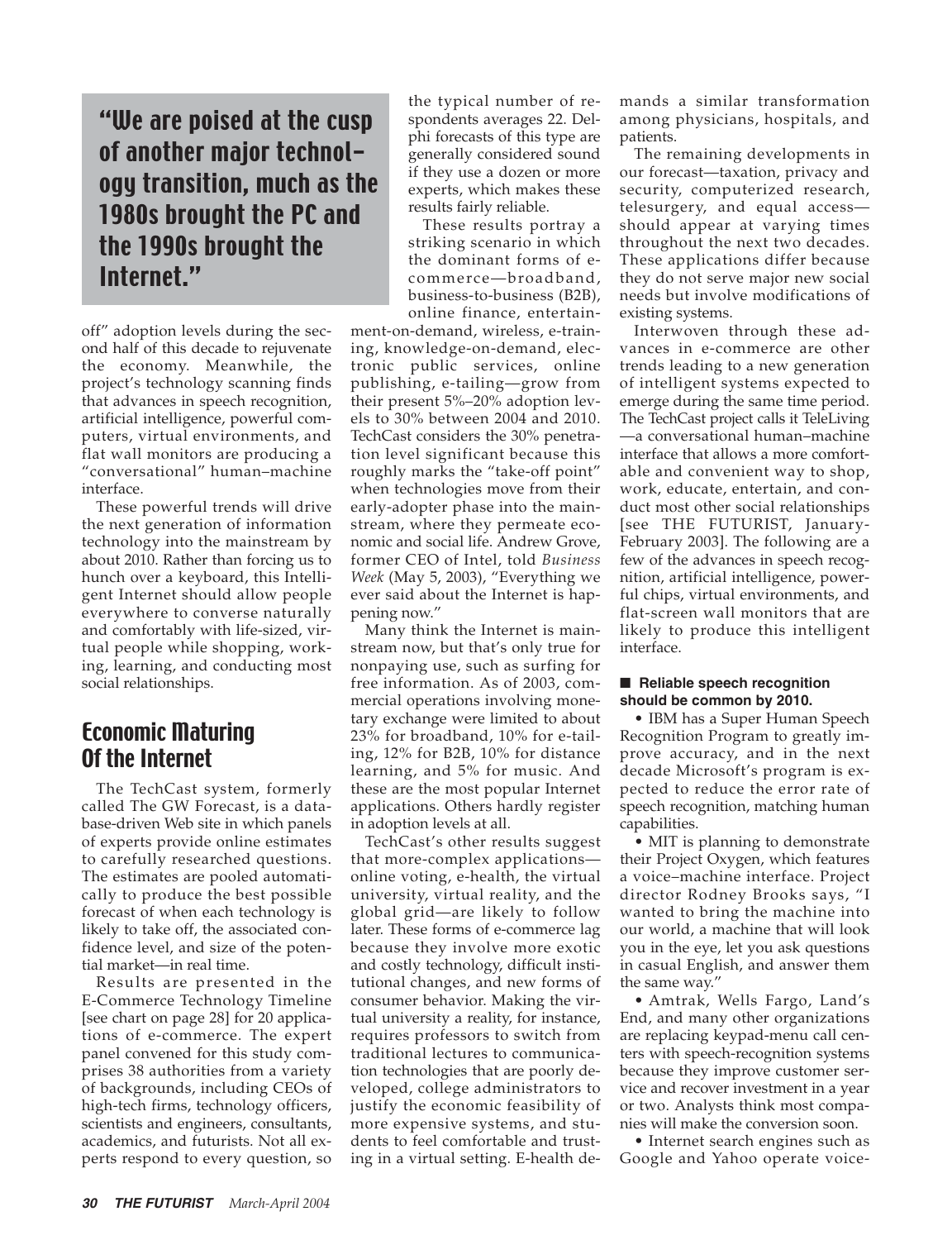recognition systems that help users find what they seek.

• General Motors OnStar driver assistance system relies primarily on voice commands, with live staff for backup; the number of subscribers has grown from 200,000 to 2 million and is expected to increase by 1 million per year. The Lexus DVD Navigation System responds to over 100 commands and guides the driver with voice and visual directions.

• Even more pervasive yet simpler, Sprint offers voice dialing on most cell phones and networks.

#### ■ **Smart computers will be learning and adapting within a decade.**

• The Defense Advanced Research Projects Agency is developing a hypersmart computer that can maintain itself, assess its performance, make adaptive changes, and respond to different situations.

• The Department of Energy is creating an intelligent computer that can infer intent, remember prior experiences, analyze problems, and make decisions.

• IBM's "autonomic computing" program will allow servers and networks to solve problems and reconfigure themselves to accomplish a goal, just as organisms rely on an autonomic nervous system to regulate heartbeat and body temperature.

• Norton provides PC software that can eliminate virus infections, optimize computer performance, fix registry mistakes, and perform other tasks without user intervention.

• AI is being used to intelligently guide human action figures in computer games, such as *Sims, Metal Gear Solid, Unreal Tournament,* and *Halo.*

• Pattern matching and text parsing are used to improve searches by Google and AltaVista.

• BCC Corporation estimates total AI sales to grow from \$12 billion in 2002 to \$21 billion in 2007.

#### ■ A new generation of computer **power is here.**

Intel and AMD are introducing 64-bit processors to replace the 32-bit chips that brought us the Windows operating system a decade ago. The 64-bit chips mark a new generation of computer power that features cinematic displays rivaling the most sophisticated science-fiction movies, accurate speech recognition, and artificial intelligence.

#### ■ Virtual robots/environments will **populate the Web by 2010.**

• Virtual robots, or avatars, are becoming common, such as Ananova, a female robot who presents weather reports. In Japan, Yuki Terai is a virtual rock star who has become a national idol.

• "There" is a multimedia Web site featuring 3-D computer-generated environments populated with avatars that interact with users and other avatars.

• According to the CEO of Native Minds, a virtual robot maker, "The Internet will be filled with robots by 2010."

#### ■ Flat wall monitors should **become common in a few years.**

• Sales of liquid crystal display (LCD) monitors now surpass cathode ray tube (CRT) sales, introducing an era of flat monitors that use one-third the power of CRTs. "Ultimately, the flat panel is less expensive," according to a Dell manager.

• Leading TV makers are all bringing out 60-inch wall-mounted digital TV monitors.

• Albeit expensive now, as the switch from CRTs to LCDs gathers momentum, costs and prices should fall dramatically, making \$1,000 wall monitors the size of a movie screen fairly common. A fully functional three-by-five-foot wall monitor should sell for less than \$500.

These are formidable undertakings, to be sure, and some may not succeed as planned. But such remarkable developments promise to transform the human–computer interface. Powerful new scientific capabilities are being applied now for simple uses, and if current trends hold, a modest version of the talking computer made famous in *2001: A Space Odyssey* should be available about 2010. Rather than use a keyboard or mouse, the PC will disappear into a corner while we talk to life-sized virtual persons on large wall monitors.

A few years ago, Microsoft chairman Bill Gates claimed, "The future lies with computers that talk, see, listen, and learn." This view is now supported by computer industry leaders. Robert McClure of IDC stated recently, "What the graphical user interface was in the 1990s, the natural user interface will be in this decade." Sony President Kunitake Ando expects the PC of 2005 to be a more personalized, intelligent system, acting as a "teacher, agent, and guide." Ian Pearson at British Telecom sees a resumption of Internet growth in 2005 and 2006, driven by "better interface technology . . . and artificial intelligence." And computer scientist Ray Kurzweil forecasts, "It will be routine to meet in full-immersion virtual reality for business meetings and casual conversations in five to seven years."

### The Next Information Technology (IT) Generation

The enormous gap between today's depressed IT industry and the vibrant trends noted above signifies that we are poised at the cusp of another major technology transition, much as the 1980s brought the PC and the 1990s brought the Internet.

The economic recession left in the wake of the dot-com bust may linger awhile, but all technological revolutions go through a similar boomand-bust cycle. The introduction of railroads, telephones, and radios invited wild speculation similar to the dot-com bubble. But a few years after the inevitable crash, renewed economic growth and more prudent business practices caused these fledgling industries to boom again.

A similar resumption of growth is likely for dot-coms. Economically sound e-practices are common now and should continue to expand. As the economic recession runs its course, venture capital is also appearing to support new startups. And broadband is reaching the critical 30% take-off level, which will soon create huge markets for exciting new applications that need lots of bandwidth. The TechCast Project participants therefore see no serious obstacles to the first wave of relatively straightforward e-commerce services noted in the forecast, which